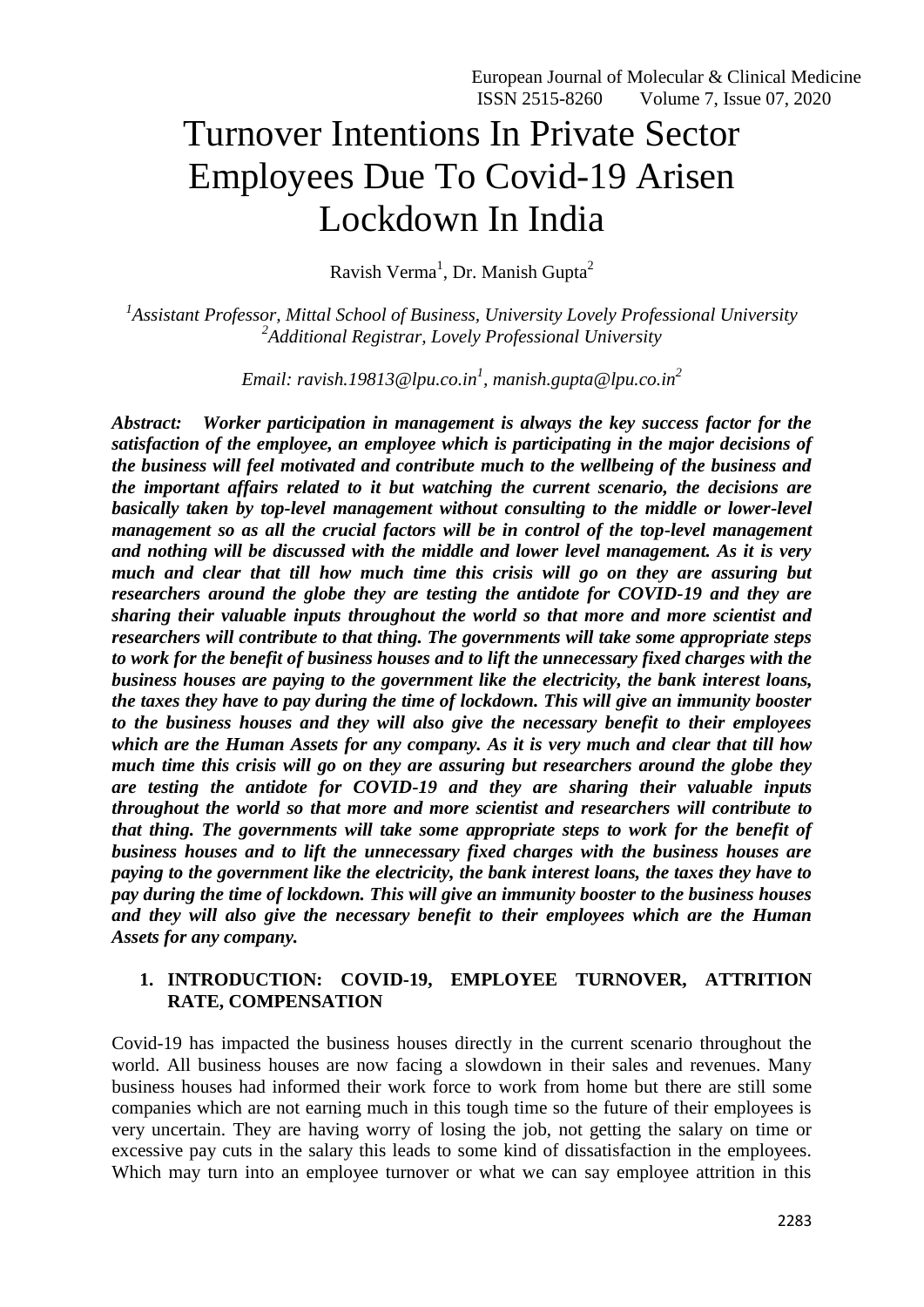#### European Journal of Molecular & Clinical Medicine ISSN 2515-8260 Volume 7, Issue 07, 2020

companies [1-5]. Governments and major business houses come across to help these employees but the question here is it depends from country to country and also it is difficult to find who is eligible for this and who is not. Talking about India there is no big financial package given by the government to industry people till now but in the west, countries are giving financial packages not only to the needy people but also to the companies and business houses so as they can recover their fixed charges/expenses/ bills and will survive in this tough time. Employees are feeling insecure in this current situation of lockdown because of the disturbance of trade and business around the world. As the global economy is going down there is a downfall in the revenue chart of the business, certainly which is not a good sign for the growth of an employee and it will lead to job insecurity. Nevertheless, it will be business or it will be the employees all want growth and progression, if both of them will not get the same they will feel satisfied. It will be a very challenging task for the business that after this lockdown to revive properly and to restate in the position which it was enjoying earlier to the lockdown [6-10]. Taking advantage of this situation business houses are having this view that to give a task to the Employees in such a manner that they will not be free or in the sense, they are overburdened with the work they are doing in their office and the resultant factor is they are unable to give time to their family which leads to disruption in the work-life balance of the employees. In this research paper, the researcher identified that there are some reasons due to which the employee turnover intentions will increase with the passage of time during this lockdown period in India. There are some theories of compensation which will surely help out in understanding these reasons and the reason behind it [11-14].

#### **Theoretical Background:**

1. **Social Exchange Theory:** In the social exchange theory, it is clearly mentioned that employee's relation should be good with the supervisors and their Bosses. Why it is required because the employee should have a sense of belongingness towards the company and this sense of belongingness will only come when the superior is having a cordial relationship with the subordinate but during this tough time the relationship between these two people are not that much fruitful which they were before this. This relationship can be simply explained with the help of cost and benefit analysis, the more the cost you are putting onto your employees in the form of cordial relationships, the more the benefits will come out of it in the shape of employee's productivity and efficiency [15-18].

2. **Expectancy Theory:** Employee every employee expects something from the organization in the form of some rewards and recognition. The employee who is getting awards and recognitions from his or her company is feeling satisfied from his job but on the other hand the employee which is not getting these awards and recognitions from the employer will feel dissatisfied from his job and in the current scenario to give rewards and recognitions is really a very tough job [3-6]. This kind of feeling for awards and recognitions comes at the time of joining the company, every new employee who is joining the company is having this thing in his mind that he will work in such a manner that he will get the rewards from the company and on the other hand despite the work done if he is not getting those awards and recognitions this will give birth to negative behaviour in the form of employee turnover and frequent absenteeism which is not good for any company or business house.

3. **Equity Theory:** Equity theory simply states that every employee who is working in the company is having this kind of motion that he must be paid according to the work he has done. If he is not paid according to the work he has done the result and consequences he started feeling that I am underpaid and he started comparing himself with others doing the same job and with the same productivity and this will lead to more disasters if the other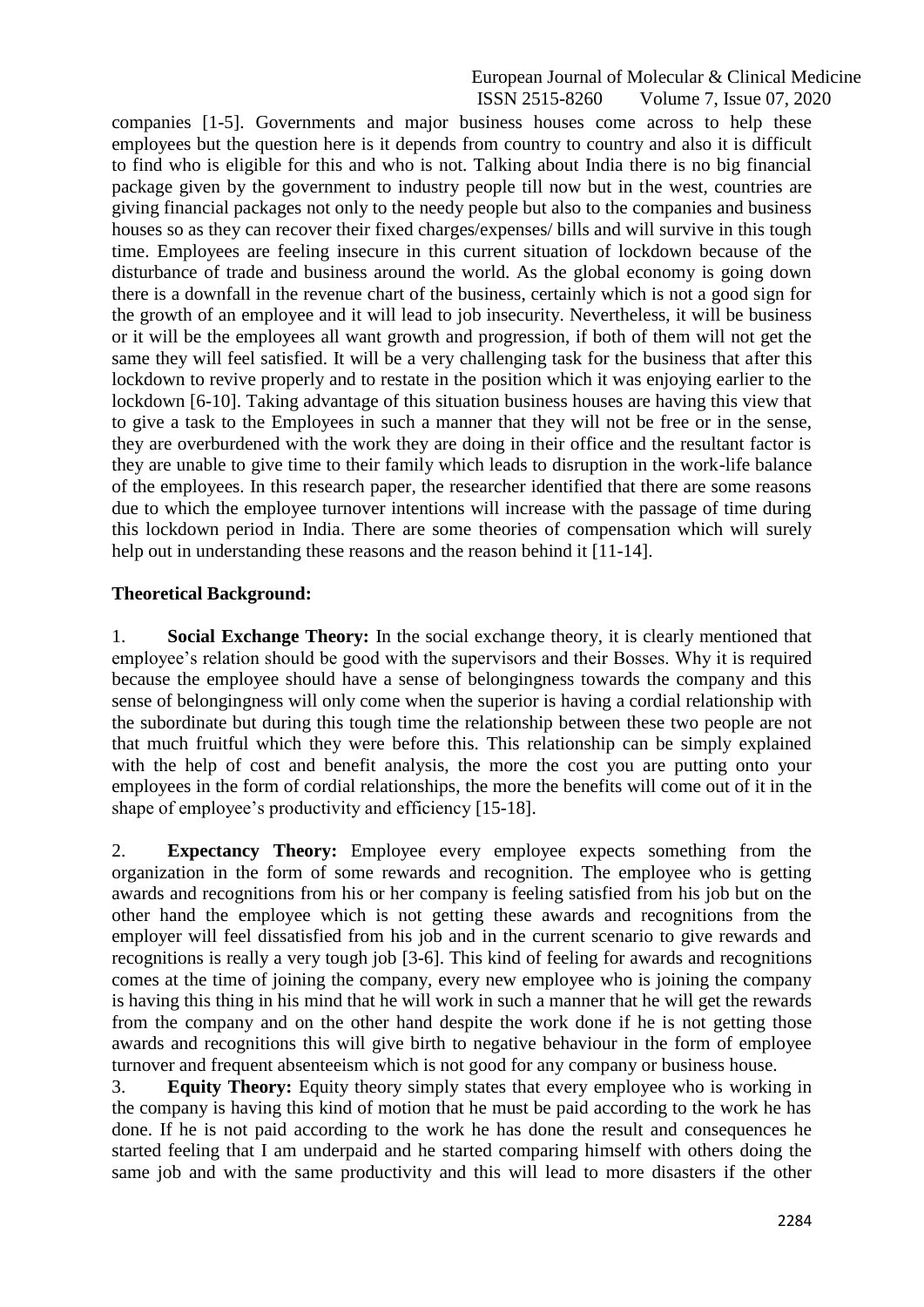European Journal of Molecular & Clinical Medicine ISSN 2515-8260 Volume 7, Issue 07, 2020

person is doing the same job and the same productivity will get more money than this person this will give a negative emotion to the employee called as stress between for the lead to employee turnover for frequent absenteeism from work. In this theory the outcome is matched with the inputs higher the outcome where will be the income lower the output lower will be the income. Dissatisfaction comes when the worker despite having the highest output receive fewer salary incentives [12-15].

4. **Agency Theory**: Agency theory explains that the relationship between the employer and the employee is like a principal and an agent. Where the principal wants that is maximum sales will be there true that agent and agent thinks he will receive the maximum Commission out Of The generated sales. In the case of the company the principal for the boss where wants to minimize the agency cost but on the other hand the agent for the employee want to maximize the agency cost. If the things do not go well as per the expectation of the employee or the agent it will lead to dissatisfaction and he or she will feel demotivated in his/her job. In the current time there is a global economic slowdown resultant factor is that business houses are not having too much orders to procure and generate the revenue out of it, it will directly affect the agency cost of the employee and it will be reduced to a drastic level.

# **2. REVIEW OF LITERATURE:**

**Rathakrishnan et.al., (2016)** stated that there is close relationship between the social exchange theory and the employee turnover intention. Social exchange theory works on the cost benefit analysis and the cordial relationship between supervisor and subordinate.

**Muhammad et.al., (2016)** examined that employees should be rewarded properly and regulary. Promotion should be provided to employees whenever it is due. Working environment for the employees should be made comfortable to work and there should always be a reasonable pay to be paid by the employers to the employees.

## **Reasons for Turnover Intentions:**

1. **Job Insecurity**: Employees are feeling insecure in this current situation of lockdown because of the disturbance of trade and business around the world. As the global economy is going down there is a downfall in the revenue chart of the business, certainly which is not a good sign for the growth of an employee and it will lead to job insecurity. Contractual and even permanent employees they are having signs from the employers that if the current situation prevails for a longer period of time, they must be ready to face the consequences as no business can suffer losses for longer. of time this is the major reason that in the private sector employees are having more worry about their job security.

2. **Lack of Growth and Progression:** Employees work in any factory or organization when there feeling that there are proper chances of growth and progression in the current organization but what if they are having this kind of feeling that their future is uncertain and they may not achieve the growth they are thinking and if this thing turns down into reality the turnover intentions of the employees will increase like and business will have to face a high employee turnover ratio. Nevertheless, it will be business or it will be the employees all want growth and progression, if both of them will not get the same they will feel satisfied. It will be a very challenging task for the business that after this lockdown to revive properly and to restate in the position which it was enjoying earlier to the lockdown.

**3. Being Overworked:** Employees nowadays usually work from home, which means all the tasks which they are doing while sitting in their cabins in the companies are now doing the same work by sitting at their home. Taking advantage of this situation business houses are having this view that to give a task to the Employees in such a manner that they will not be free or in the sense, they are overburdened with the work they are doing in their office and the resultant factor is they are unable to give time to their family which leads to disruption in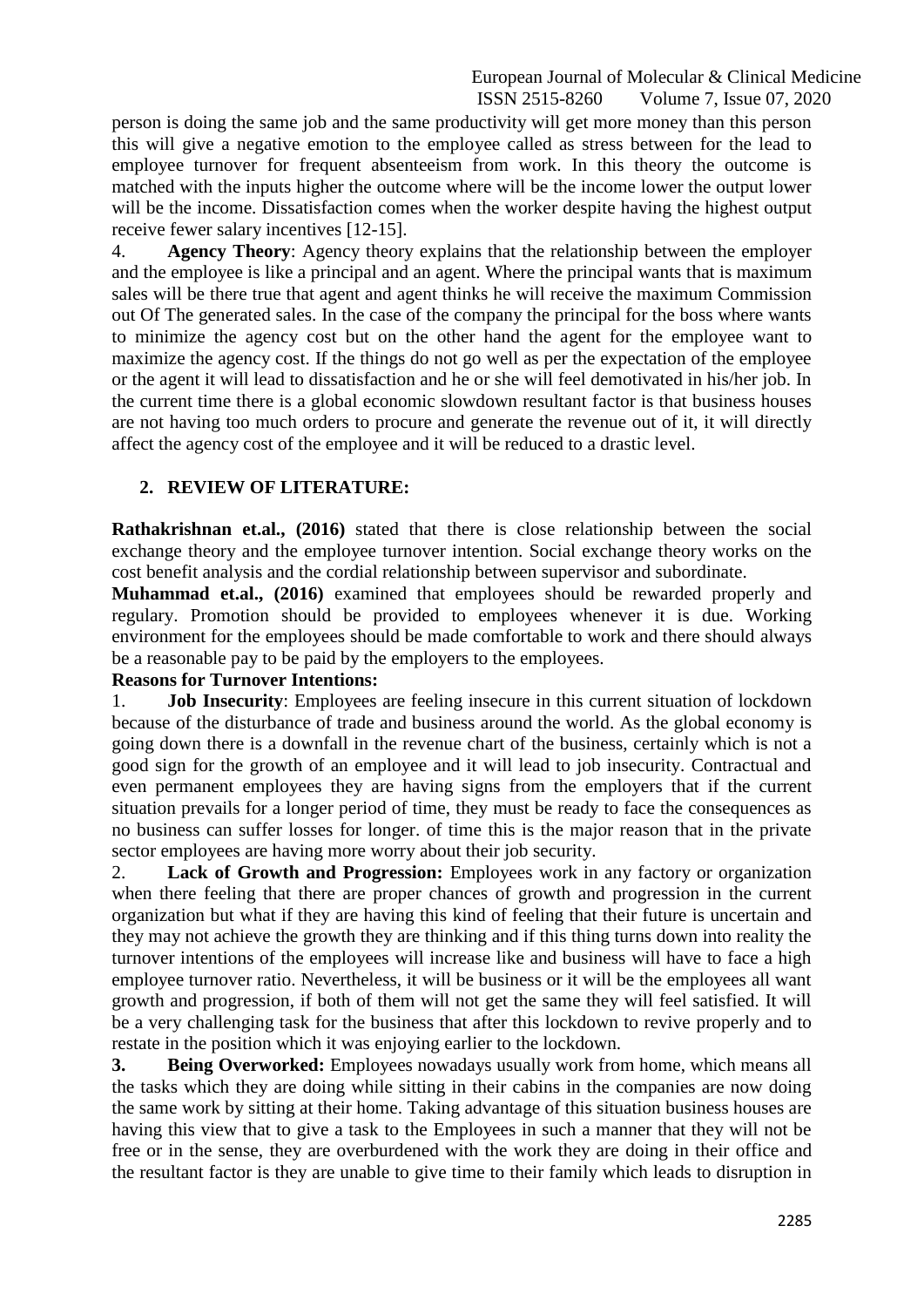European Journal of Molecular & Clinical Medicine ISSN 2515-8260 Volume 7, Issue 07, 2020

the work-life balance of the employees. This is another reason for employee turnover intention in the current time.

4. **Lack of Feedback and Recognition**: All the working professionals are now working from home so it is bit challenging to supervise the subordinates while working from home which means that there is lack of standard-setting, lack of benchmark-setting, lack of performance comparison which leads to improper feedback which will further be resulting in no or very less recognition to the Employees and due to which employee will feel dissatisfied from his job and chances of employee turnover intention will be high.

**5. Little Opportunity for Decision-Making:** Worker participation in management is always the key success factor for the satisfaction of the employee, an employee which is participating in the major decisions of the business will feel motivated and contribute much to the wellbeing of the business and the important affairs related to it but watching the current scenario, the decisions are basically taken by top-level management without consulting to the middle or lower-level management so as all the crucial factors will be in control of the toplevel management and nothing will be discussed with the middle and lower level management. This is being done nowadays so as nothing will be leaked to the employees in advance and every decision will be communicated by the top-level management to the Employees directly and in case of any resistance from the employees there will be always afeared of losing the job so employees will accept the orders as it is because current chances of placement or transfer or promotion are very less.

#### **3. CONCLUSION:**

As it is very much and clear that till how much time this crisis will go on they are assuring but researchers around the globe they are testing the antidote for COVID-19 and they are sharing their valuable inputs throughout the world so that more and more scientist and researchers will contribute to that thing. The governments will take some appropriate steps to work for the benefit of business houses and to lift the unnecessary fixed charges with the business houses are paying to the government like the electricity, the bank interest loans, the taxes they have to pay during the time of lockdown. This will give an immunity booster to the business houses and they will also give the necessary benefit to their employees which are the Human Assets for any company. The business houses which are having funds and having their reserves with them they must invest in their employees in this time because the business who will confront the current situation and will help the employees by giving them salaries on time according to the outcome they are giving to the business they will create a strong work force rather a work force which is always loyal towards the company. It is advisable to the business houses that if they are having enough resources which they have earned in the past from the output of the current existing workforce they must give their share of reward and incentives so as they will feel happy and they will not having any fear of losing their job which will in turn creating a strong motivation for the employees not to think about any intention of changing the company. Companies should arrange training and development sessions through online webinars and provide free online counselling sessions to their employees that in case still they are having any kind of fear related to their employment in this current situation they can ask the counsellors or by acquiring the necessary skills they can fight with the current situation ethically and morally with their sound judgemental skills. Ensuring these steps, the business houses can fight with this temporary problem spread throughout the world. A company must not forget this thing that employees are the Human Assets for any business house, they must not forego the contribution of these employees in the profit-making of these businesses. They must give the relevant support to the employees and make them fear-free from thinking about any intention for leaving the job.